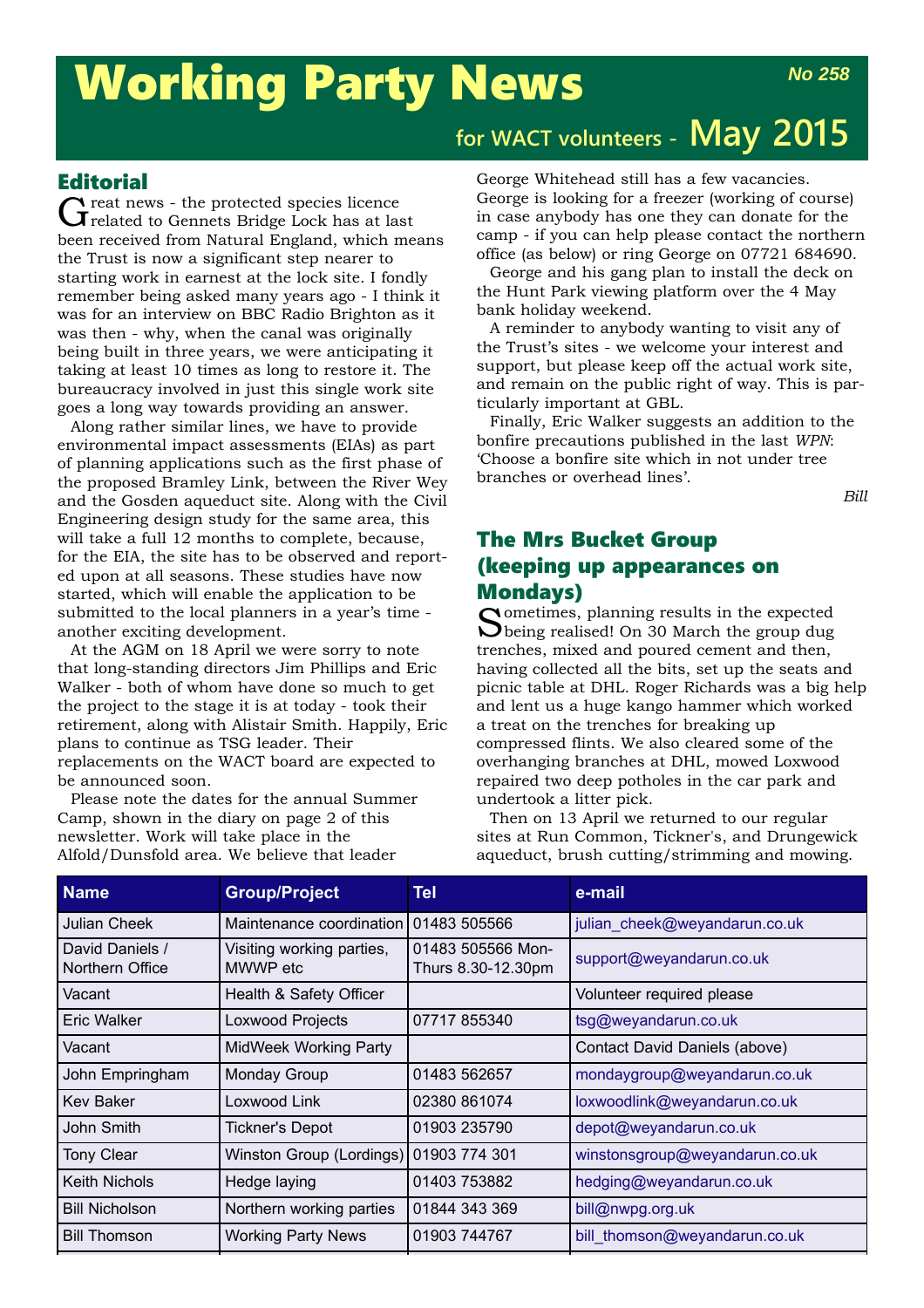**Material published in** *Working Party News* **represents the views of the contributors and should not, unless specifically indicated, be assumed to be the policy of the Trust.**

We found time to complete the outstanding odd jobs on the picnic table at DHL and gave Loxwood some more attention. On 27 April we continued at our sites and made the first visit of the season to Haybarn (the swing bridge still swings!) and Newbridge. Following an earlier discussion between the Chairman and a member of our Group out crewing on *Wiggonholt*, we also cut Drungewick lock in preparation for the bank holiday public trips. Another satisfying month!

We meet again on 11 May and 26 May, likely to be our normal sites plus a visit to lock 16 in Sidney Wood to complete our winter work.

*Nick Wood*

#### Thursday and Sunday Group

 $\mathbf{W}^\text{e}$  eventually got the licence in relation to the protected species on 9 April. A fence was put up around the construction site, to stop more animals going in. Inside the fence are buckets (32 off) let into the ground (as pit fall traps) to catch anything that is small and moves. The bottom of the bucket is damp grass for them to hide beneath. There is also a small stick to enable the small animals to escape. The buckets have lids, which are fitted if the overnight temperature is less than 5deg C. Then there are pieces of roofing felt (50 off) for them to hide under. We have nine volunteers who have now been trained to deal with the creatures, and have authorisation that can be proved in case of any challenge. Each day one of these volunteers goes to the site, empties the buckets, photographs what has been found and fills in a report.

There was great excitement when an example of the protected species was found, under a pile of wood in the field. These animals are not particularly rare, but are protected.

In the early part of the month in anticipation of the protected species fence being put across the bridleway and farm track, there was a rush to clear the woods of the timber felled this last winter by the landowner. The TSG did its part to get the cordwood out too.

As a multi skilled group the TSG started working on a 10ft trailer that was brought to the site. We were amazed; it must have shrunk as it came across the Surrey to Sussex border for when it got to GBL it was only 8ft long. Ours is really a civil engineering construction group, but this month did welding, rust removal and painting, replacing the plywood floor and lighting on the trailer.

The first of the concrete coping stones for the GBL bridge have now been made and the full set of 48 will follow. The steel arches have been made and are with the galvanisers. When they are delivered to GBL they will be matched up with the centering recently received from Tickner's. One Sunday morning we had the bricks for the lock, some 30,000, transported from Drungewick Hill Farm to GBL, all in half a day's work. The quoins have been cast and delivery is expected in June.

The Thursday and Sunday Group meets at 09:30. The TSG has a work briefing form emailed out before the working day. Please email Eric Walker if you want to get on that circulation list. *Eric Walker*



*Boats at Stopham Bridge on the recent Arun Boat Rally (19 April)*

| Working Party Diary                                       |                                                  |                                                                        |  |  |
|-----------------------------------------------------------|--------------------------------------------------|------------------------------------------------------------------------|--|--|
| Every Sunday and Thursday                                 | Mainly construction work                         | <b>Contact Eric Walker for details</b>                                 |  |  |
| Usually first & third Mondays of the<br>month             | 'Mrs Bucket' - Keeping Up<br>Appearances         | Details from John Empringham                                           |  |  |
| Every Wednesday                                           | Mid-Week Working Party                           | <b>Enquiries to David Daniels</b><br>pending appointment of new leader |  |  |
| Every Wednesday (plus Thursday<br>and Sunday as required) | Loxwood Link Maintenance                         | Check with Key Baker                                                   |  |  |
| Every Wednesday                                           | Maintenance sessions at<br>Tickner's Heath Depot | Contact John Smith/Ken Bacon                                           |  |  |
| <b>Tuesdays or Fridays</b>                                | Work in Lording's area                           | Contact Tony Clear for details                                         |  |  |
| Various Tuesdays                                          | Hedge Laying                                     | <b>Contact Keith Nichols</b>                                           |  |  |
| 25 July to 1 August                                       | <b>WACT Summer Camp</b>                          | www.weyandarun.co.uk/SummerCamp2015.php                                |  |  |
|                                                           |                                                  |                                                                        |  |  |

#### **Working Party Diary**